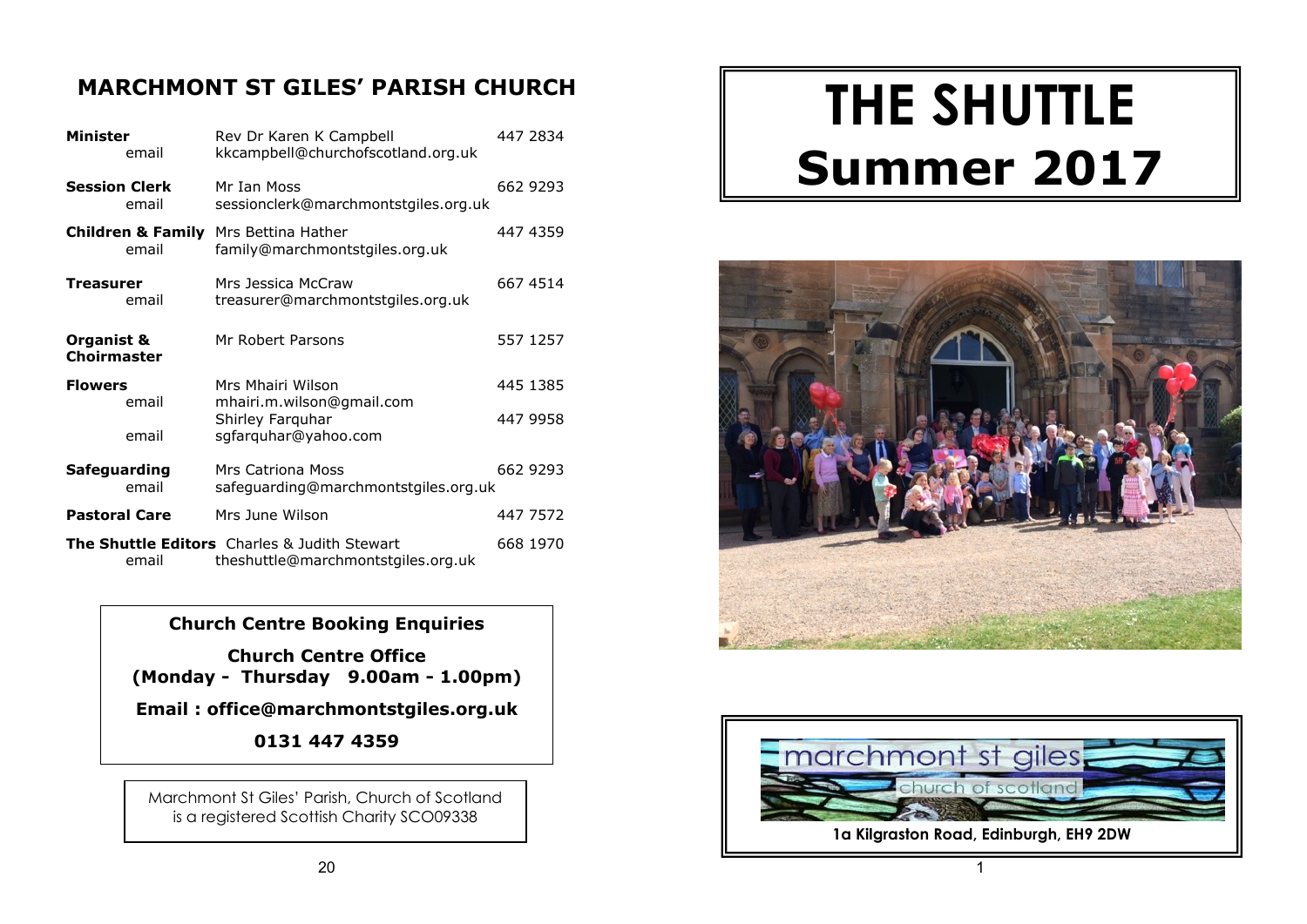### **Meeting Matters**

#### **Every Saturday**

10 - 12pm Morning Coffee until 24th June

### **Every Tuesday**

10.00 Prayers & Reflection South Transept

### **June**

| 11              | 9.50 Family Service                                          |
|-----------------|--------------------------------------------------------------|
|                 | 10.30 Morning Service                                        |
| 12 <sup>7</sup> | 7.30 Kirk Session - St Giles                                 |
| 18              | 9.50 Family Service                                          |
|                 | 10.30 Morning Service                                        |
| 19              | 10.00 Toddler Church                                         |
| 24              | 10.00 Last Guild Morning Coffee                              |
|                 | 25 9.50 Family Service                                       |
|                 | 10.30 Promotion Service & Holy Communion                     |
| 28              | 12.30 Last Butterflies Plus for the Summer                   |
| 29              | 10.00 Last regular session of Toddler Group                  |
| <b>July</b>     |                                                              |
| 2               | 9.50 Family Service - last Junior Church                     |
|                 | 10.30 Morning Service                                        |
| 9               | 10.00 Family Service - note later time                       |
|                 | 10.30 Morning Worship                                        |
| 16              | 10.00 Family Service - note later time                       |
|                 | 10.30 Morning Worship                                        |
| 17              | 10.00 Toddler Church                                         |
| 20              | 10.00 Toddler Time with songs and stories                    |
| 23              | 10.00 Family Service - note later time                       |
|                 | This will continue until 20 <sup>th</sup> August when Junior |
|                 | Church re-commences.                                         |
|                 | 10.30 Morning Worship                                        |
| <b>AUGUST</b>   |                                                              |

- 3 10.00 Toddler Time Out and About The Meadows
- 17 10.00 Toddler Group resumes
- 20 9.50 Family Service
- 10.30 Morning Worship
- 21 10.00 Toddler Church

### **Front Page**

Some of the congregation who gathered on the steps of the church after our All Age Service on 4th June for the "Big Shout"

# And Finally……..

There was this preacher who was an avid golfer. Every chance he could get, he could be found on the golf course swinging away. It was an obsession. One Sunday was a picture perfect day for golfing. The sun was out, no clouds in the sky, minimal wind and the temperature was just right.

The preacher was in a quandary as to what to do, and shortly, the urge to play golf overcame him. He called an assistant to tell him that he was sick and could not do church, packed the car up, and drove three hours to a golf course where no one would recognize him.

Happily, he began to play the course. An angel up above was watching the preacher and was quite perturbed. He went to God and said, "Look at the preacher. He should be punished for what he is doing."

God nodded in agreement.

The preacher teed up on the first hole. He swung at the ball and it sailed effortlessly through the air and landed right in the cup, three hundred and fifty yards away.

A picture perfect hole-in-one. He was amazed and excited.

The angel was a little shocked. He turned to God and said, "Begging your pardon, but I thought you were going to punish him."

God smiled. "Think about it -- who can he tell?"

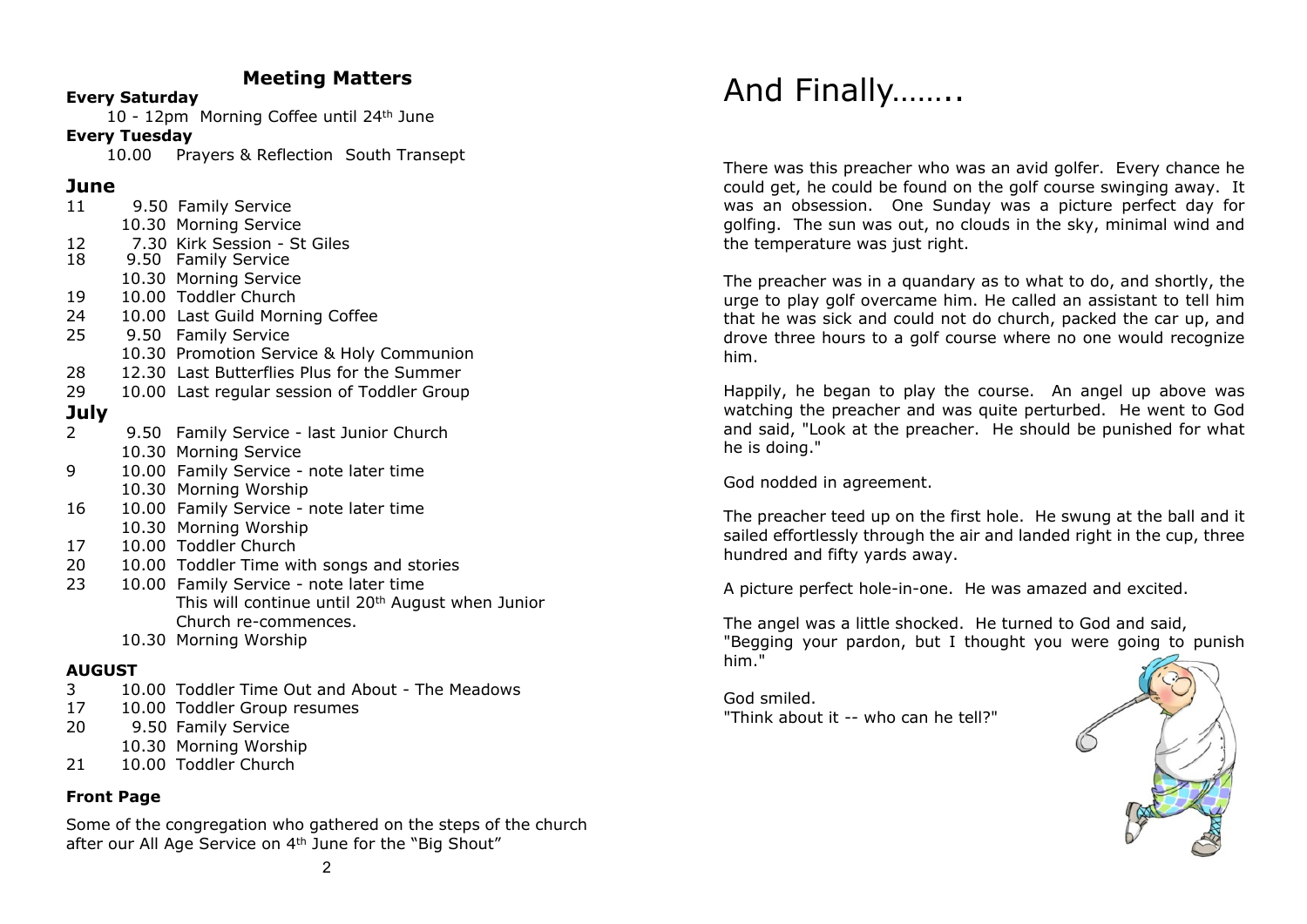### **Communications**

The Shuttle is taking its annual summer break over July and August and will return in September with a new series of informative articles about how the church works.

Marchmont St Giles' is a cog in the wheel that is the Church of Scotland and does not exist on its own.

Therefore it is important to understand the big picture of where the church, both at local and national level, is heading.

The magazine is available online to all on the church website - the address is on the back page - and if you cannot pick one up in the centre then please take the time to read the online version. The Editors work very hard, as do the regular contributors, to inform, entertain and communicate with the congregation in particular and the wider community.

Many people come from all over town to pick up a copy to read and pass on to friends and and frequently ask permission to reproduce articles which have been included.

More and more often, people comment on important subjects pertaining to MSG and say "I don't know anything about it", "No-one has told me about it" and invariably the answer is "It 's in the Shuttle!!!" This is very frustrating and disappointing to the Editors and the contributers.

This is not just a church magazine - this is Marchmont St Giles' magazine, please tell us what you would like to be included and your contributions would be welcome.

**BUT** most importantly please, please **READ IT**.

More information on the church and wider church are available on the various websites and Facebook or Twitter feeds.

**Next issue of The Shuttle** will be published on Sunday, 10th September. All contributions by **3rd September** please.

### **Reflections The Word of Life**

The Word was in God and the Word was God

I have been a Commissioner at the General Assembly and during each act of worship a different word was used as a reflective tool for us to consider our discipleship. The words we considered were GRATITUDE, WATER, WITH, LIGHT, HOSPITALITY and LOVE.

In our discipleship journeys we all live in God and these words allow us to think about who we are as individuals and as communal beings, in the many different communities to which we belong. Here at Marchmont St Giles' we not only practice these qualities in our personal lives, but also in our corporate life in the way we care for our parish but also in our attitudes and hopes for our wider world. We are called, not only to offer gratitude but also to receive it; water drenches us in the promises of our baptism; we are called not just to do Christianity, but to be Christians with people throughout the world; the light of the world encourages us to let our light shine, but also to seek where the light might be shining and join in; hospitality is a God given responsibility and command when we see the number of times Jesus shared meals with others and we are called to offer that profound sharing with others and love which knows no bounds and does not set rules for those we can or should not share love with. These words brought home to me the blessings we have as a congregation, but also what we can do and be for others.

This month we welcome The Rev Teri Petersen from Illinois in the United States as she completes a familiarisation process as she transfers into the Church of Scotland from the PCUSA. Teri will be with us for 6 months before she seeks a Call and I hope that you will make her as warmly welcome as you can. It takes courage, not only to change your position but also your country as well, and I wish her well as she learns the idiosyncrasies of Scotland and the Church of Scotland as well.

On 5th June I will be travelling to France and Belgium for a flying visit, to take part in the Menin Gate service on the evening of the 5th and to visit Arras on 6th. I will endeavour to photograph some of the resting places of members of the congregation while I am there and look forward to writing about it on my return.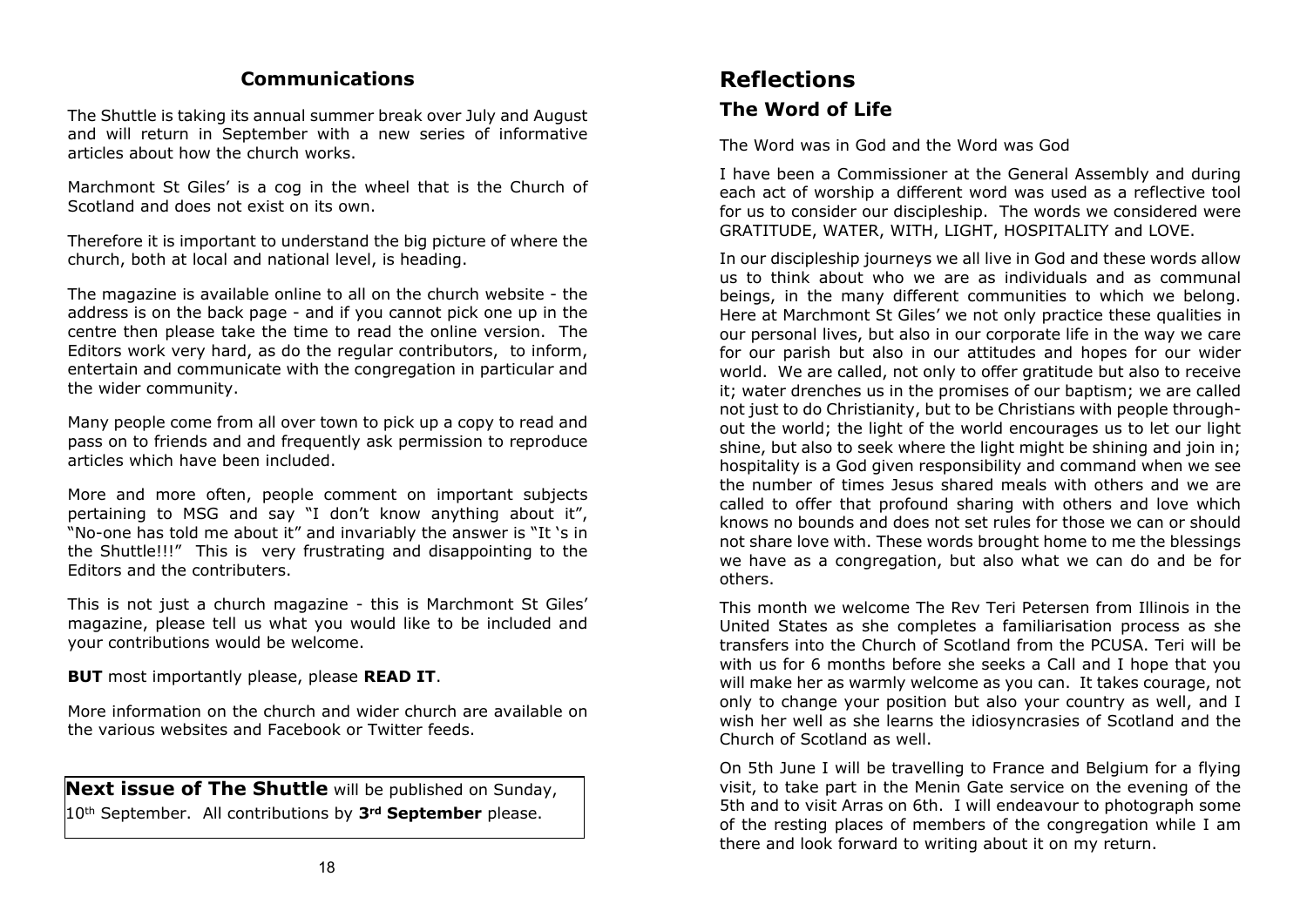Our Explorer Scouts are also visiting Ypres on 1st July and will lay a wreath on our behalf at the Menin Gate; importantly connecting the past with young people today and us with them.

Young people are also only too aware of the sacrifice which is made when people would do us harm. The atrocity in Manchester has brought home to everyone the depths to which some people will go to try and achieve their aims. Young people from our parish have been involved in the events of Manchester and the schools in the area are being supportive and if there are issues going forward, they will be able to encourage them to receive professional support.

Our thoughts and prayers are with all people who have been effected by the events of Manchester and all places where indiscriminate violence and hatred ends or radically changes the lives of innocent people.

Our prayers wrap the world in our love; the love which Jesus Christ called us to embody and to live out in the world in His name. Let us be the Word of Life to the whole of life through our prayers and in the very act of being a Christian.

### Karen K Campbell



### **James Brash Murray**

Many of us will have entered the church and passed our Eagle Lectern but how many have given it any thought or pondered on its history.

It is a memorial to the lives of William Lawrie Murray, who served as an Elder in West St Giles' for 25 years and of his son, James Brash Murray, killed in action 21st May 1916, aged 27, one of the many young men from this parish who served in WW1 and whose stories are being researched for our church history.

## **GUILD NOTES, 2016-2017** We are **bold** We are strong. We are the Guild.

The Guild thanks warmly all who have encouraged and supported us in the past Session.

At a recent Guild committee meeting, it was decided that, further to the £1895 mentioned in last month's Shuttle, the amounts for some of the recipients (including Bolivia's solar ovens) should be increased. This is only made possible by all who attend the Saturday Morning Coffees, allowing us to give away substantial sums at this time of year. These coffees continue (10 till noon) until June 24th, and will recommence in September.

Look out for our new syllabus for 2017 - 2018 which features some very interesting talks and projects which your Guild are supporting.

We wish all Shuttle readers an enjoyable summer season, and look forward to a new session of the Guild in September; meanwhile, join us at our remaining morning coffees! You are always welcome.

Thank you again for your support.

### **Community News**

Chris Mitchell who owns one of our neighbouring businesses, Cork and Cask, is organising a wine tasting event with some of his suppliers at MSG on the afternoon of Saturday 26<sup>th</sup> August. Chris plans to promote local businesses and the best of living and working in the Marchmont area - including ourselves. It is an opportunity for us to promote our Church and Centre and show the local community our plans for the future.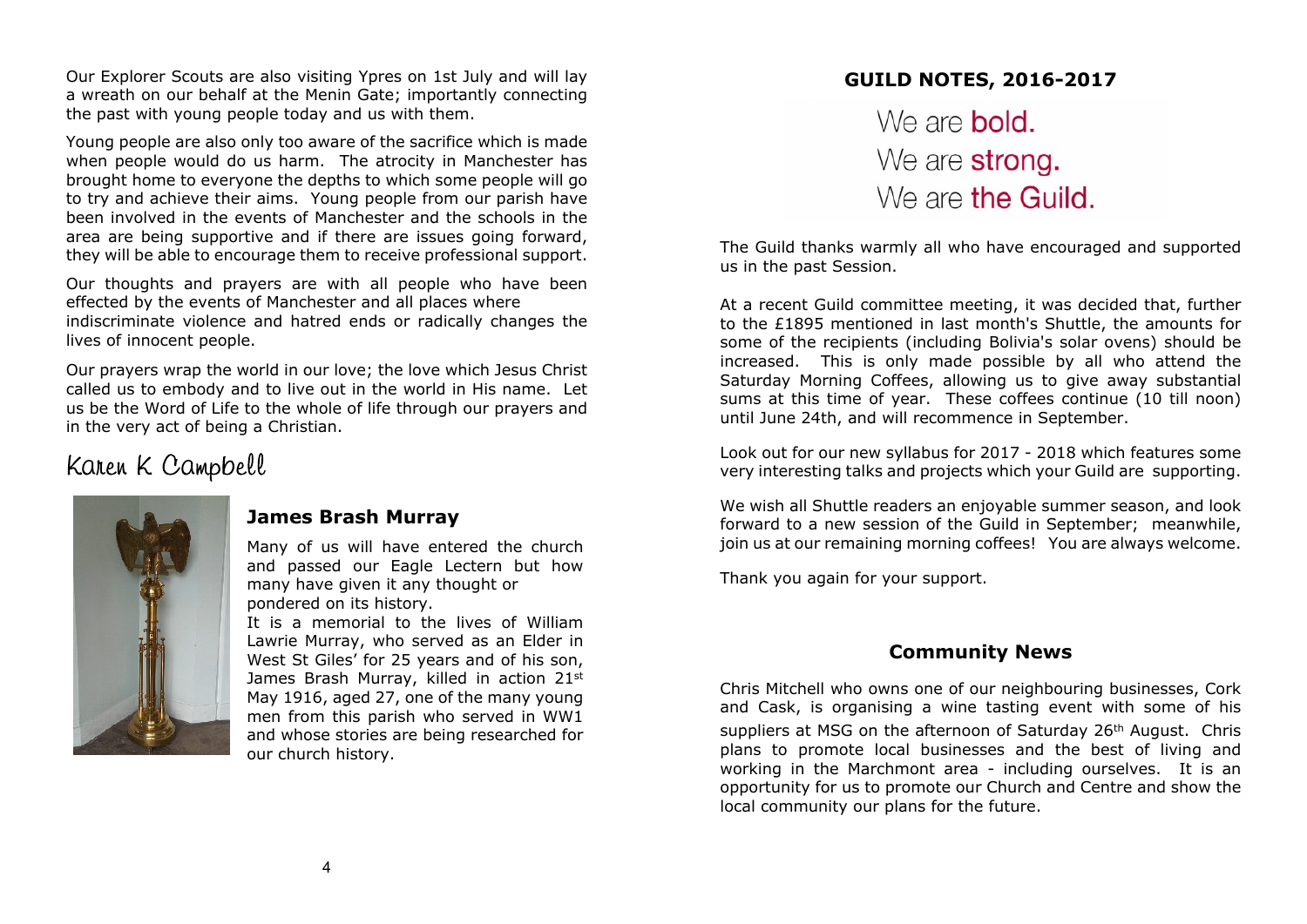### **Grassmarket 'Soup Kitchen' transformation**

The Grassmarket Community Project soup kitchen has been transformed into Open Door Meals as part of their Dignified Food Programme to address the stigma attached to free food distribution and help foster a positive community approach to eating and sharing together. They now serve a free high quality nutritious dinner in a relaxed and positive atmosphere every

Local musicians play live music and board games are available. Attendees are invited to a free community cinema after the meal as well as daily activities programme. Free haircuts are offered every 6 weeks and a free Pet clinic is provided for qualifying applicants.

Volunteers and donations are needed to help run the service and musicians to play at the meals. They also have a scheme where you can buy a voucher to help support this service or provide a hot nutritious meal to someone begging, isolated or in difficulty. For more information please contact: info@grassmarket.org

### **The Formers have landed!**

Monday 5 to 7pm.

As reported in the last issue of The Shuttle, three formers in the Church of Scotland were intending to mark their retirement from office in a hair raising way by dropping off the Forth Bridge and abseiling onto the beach below. The two Very Reverends John Chalmers and Russell Barr, former Moderators and former Cross reach Chief Executive Peter Bailey completed the task accompanied by a number of other Crossreach staff/supporters and raised over £12,000 in aid of Crossreach.

This was John Chalmers' second charity abseil, having previously dropped off the Titan Crane on the Clyde. As Moderator he made the first Moderator's Challenge, Climbing Munros in support of Christian Aid, then Angus Morrison made Loch Leven cycle challenge for StARS (St. Andrew's United Church of Cairo, StARS was one of the first organizations in Egypt dedicated to improving the quality of life of refugees, asylum seekers, and vulnerable migrants) followed by Russell Barr's Golf Challenges in aid of Crossreach, it leaves one to wonder what challenge the current Moderator might develop in the next eleven months!

### **CHURCH FAMILY & PARISH NEWS**



 $\blacksquare$ O N G R A T  $\mathbf U$ L

A T I O N S

**Welcome To Rev Teri Peterson**, an ordained Minister of the PCUSA who will be working with us over the coming months on a familiarisation program in order to apply for a post as a Church of Scotland minister. Teri has already been initiated into the work of Butterflies and helping in the kitchen(See page )

### **Congratulations to Allan Chihana in Malawi.**

Allan was a Theology Student in Malawi when the late Marjory Turnbull made contact with him. He has kept in touch during his career and family life and now faces new pastures.

He will shortly be moving from his position as Parish Minister at CCAP Mpata to NW Malawi, to his new charge at Chisenga in the Wenya Presbytery, where there is a sense of excitement already as it will be his first manse with electricity and a motorbike!

We wish him well in his Ministry and look forward to hearing from him in the autumn once they've settled in.

**Congratulations** to Barry Hughes on passing his Theology Degree. Barry will soon be starting his probationary period at Tron Kirk Gilmerton & Moredun Church with Rev Cammy MacKenzie.

We intimated last month that Alex Staniforth (Nicci's partner) was elected as a Councillor for the Green Party. He has now been made a Baillie, one of six appointed to provide support to the Lord Provost in his various engagements and has his own bit of "bling" to wear in the shape of a chain of office.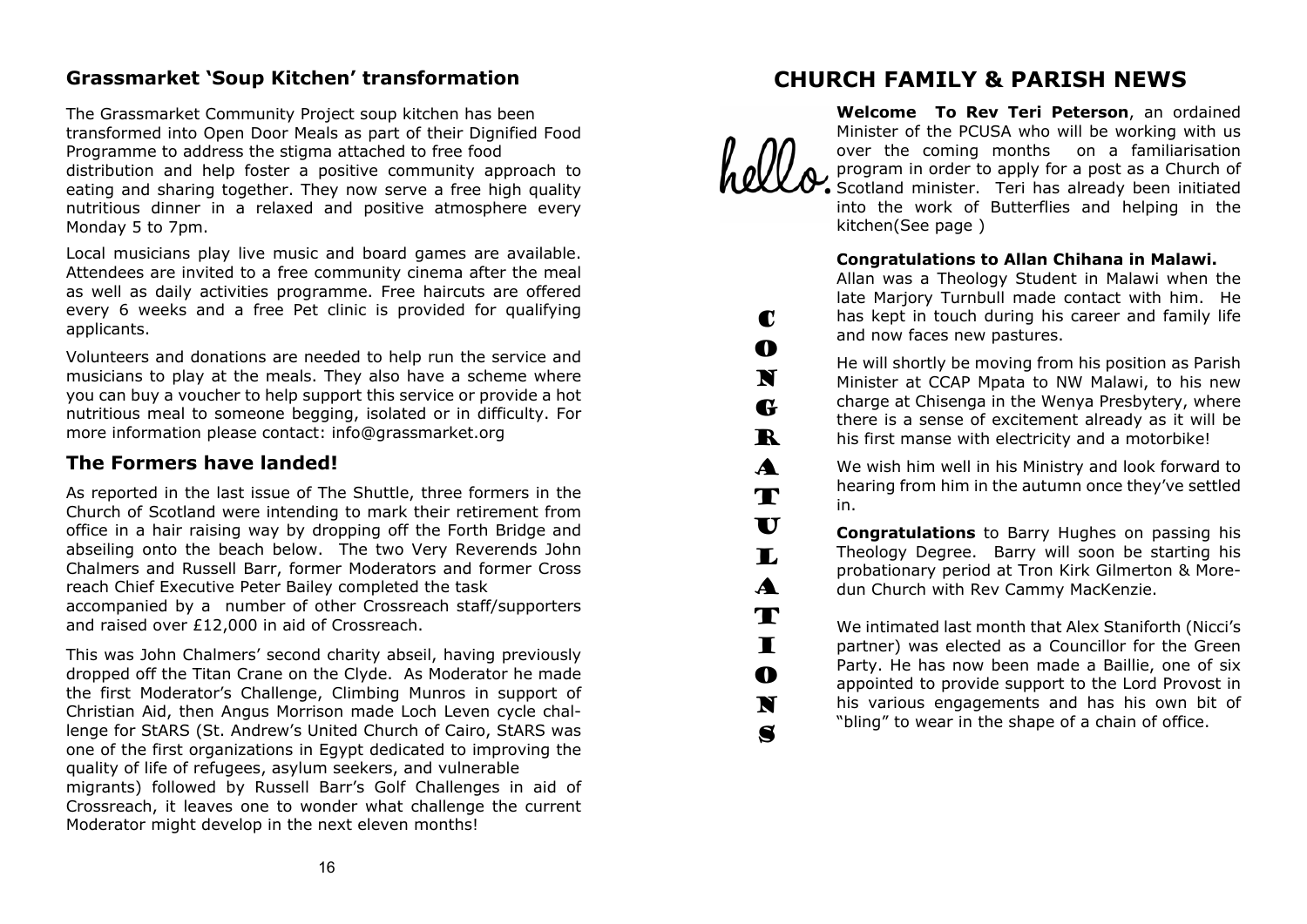

**Butterflies** has just had one of its busiest periods of work in its history with over 20 outside catering events in the last 4 weeks. A huge  $\hat{\text{Thank}}$  Vou to Nicci and all our volunteers without whom we could not offer service, support and care to our customers. We will be on holiday from Monday 24<sup>th</sup> July until Monday 14<sup>th</sup> August.

**Butterflies Plus** will end on the 28<sup>th</sup> June for the summer and will re-commence on the 6<sup>th</sup> September. Many thanks to all of our customers and volunteers and please tell your family, friends and neighbours of the good value and company this service provides.

**Maintenance Week** - our annual maintenance week will be from the 24th July and Dave Alexander, our Church Caretaker, has a list of jobs which need to be done and will welcome your help and support any morning that week.

**Thanks** are due to everyone who volunteers in any way, be it arranging flowers, visiting, beadling or making coffee. We couldn't achieve what we do without you!! However, we are still needing volunteers for various areas eg beadling, setting up the church on a Saturday and people to work with Bettina and our youngsters.

**After the recent theft of copper and damage** to one of the CCTV cameras, we have been given the go-ahead to replace the stolen covering and change the position of the camera. The copper will then be recoated with SMART WATER™ which has a code unique to us and is a condition of our insurance cover.

**Thanks** to all who helped /took part in the highly successful **All** Ages Service on June 4<sup>th</sup>. The beautiful red Heart which was created at the craft table will have pride of place in the cafe. Coffee and decorated cakes were enjoyed by all after the service and having our photos taken for the video.



On behalf of the Christian Aid Committee I wish to thank all of you who have given your time, monies and donations to the Coffee Morning and collection.

We have collected the massive sum of £3751.60 which will help bring security and comfort to refugees fleeing from terrible violence in war ravaged countries.

I have many people to thank;

the Explorer Scouts for delivering to the tenements, running up those stairs (back in the day we would have given you a run for your money!);

Fiona Brown for preparing the Quiz, I found it extremely difficult and many congratulations to all who finished it. (Eds - there's still time to pick up a quiz and give your brain cells a wee workout in support of Christian Aid). Please return your quiz forms no later than 16th June ;

Frances Brown, once again, organised a very successful Coffee Morning - thank you Frances and all who donated baking and goodies for the raffle;

our friends at the German Speaking Congregation once again have been very generous and have given their time and donations;

my final thank you is to the band of faithful helpers who delivered and collected the Christian Aid envelopes. I think you are great and a massive thank you to each and every one.

For sixty years people like you have made the vital work of Christian Aid possible.

Well done

June Wilson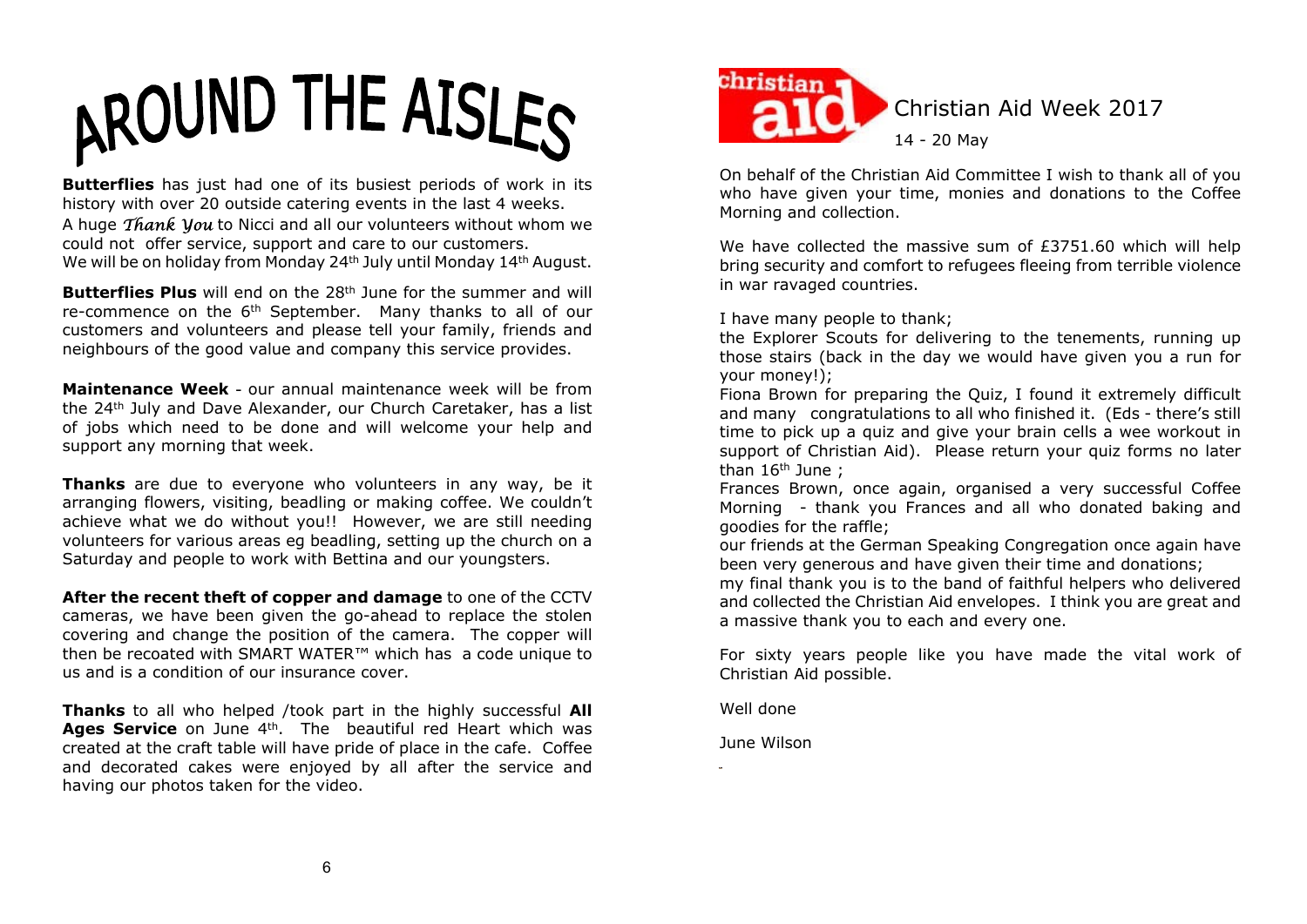Bordeaux suggested a modicum of red wine might help delay the process somewhat!

On the morning of the final day business centred around General Trustee Reports, Housing and Loan Report, Pension Trustee Report, Hymnary Report and the report of the selection of Nomination Committee for the Moderator.

At 3pm the Moderator's final speech took place, which was followed by the Lord High Commissioner's Address, The National Anthem, Dissolution of the General Assembly and the Benediction.

J W Mair, Commissioner for Marchmont St Giles', 2017

### **Heart and Soul 2017**

Following the Assembly Service in St Giles' and the Gaelic Service at Greyfriars Church folks from 'a' the airts and pairts' came together in West Princes Street Gardens to celebrate the richness and diversity of the Church of Scotland. Tents and stalls along the Avenue either side of the Ross Bandstand offered information, hospitality, mementos (see card below from Dalgety Bay) and opportunities to make or renew friendships on a blustery but mercifully dry afternoon, given the rain of the previous day!

From Buchan to Whithorn churches told their story of their varied journeys in faith. Parishes which have been without a shepherd for more than a dozen years such as Crimond (23rd Psalm) & Lonmay but continually strive to meet the needs of their parishes.

Various departments and Councils of the church were represented offering opportunities to discover from staff present what they can do to support us in our local mission but equally what we can do to support the church in its wider mission from World Mission to MAF who had one of their (tiny) aircraft on display (about the size of a Mark 1 Mini with wings attached! Cessna 152). It was still on active



service until just a few years ago.

**GOD KNOWS** The afternoon was attended by many thousands including the Lord High Commissioner and the Moderator and ended with a service at the Ross Bandstand where flags representing the Presbyteries of the Church of Scotland added some colour to the afternoon.



### **Fundraising News**



Our first fundraising event took place on Saturday 27th May when six soloists, younger members of the choir, accompanied by Madeleine Sjostrand and conducted by Choirmaster Robert Parsons presented "Songs of Love - Love of Song", a concert of songs celebrating Love in all its multifarious forms. The wide programme was much appreciated by the audience and raised over £450 for our project to refurbish the church and extend the Centre to provide more available space to meet the growing needs of the users of our premises.

To date the funds raised including the concert, a donation and surpluses from the café amount to £20,000 towards our target of £100,000 to be raised from our own efforts. As soon as we receive planning permission for the alterations Cornerstone will commence approaching major funders. We hope that many more of the current user groups will take the opportunity to arrange events and help us reach our target.

If you were in church on Sunday 4th June you will have seen filming of the various "break out" sessions and taken part in our "Big Shout" for keeping "Marchmont St Giles' at the Heart of the Community". This is part of a short video showing the numerous activities which take place within the Church and Centre and will be used to promote our fund-raising ventures both locally and further afield.

Events which will take place later in the year include a car washing Saturday with our Venture Scouts, a Harvest Supper and a Craft Demonstration in December.

If you have any ideas or can offer help and support for fundraising events please contact one of us:

Sandy Wake - thewakes@blueyonder.co.uk Sonja Mitchell - soniamitchell1@gmail.com Tanya Anderson - tanya1anderson@yahoo.com

(*The image of the heart held by hands will be the logo for the fundraising campaign which is being run to raise funds for the development*.)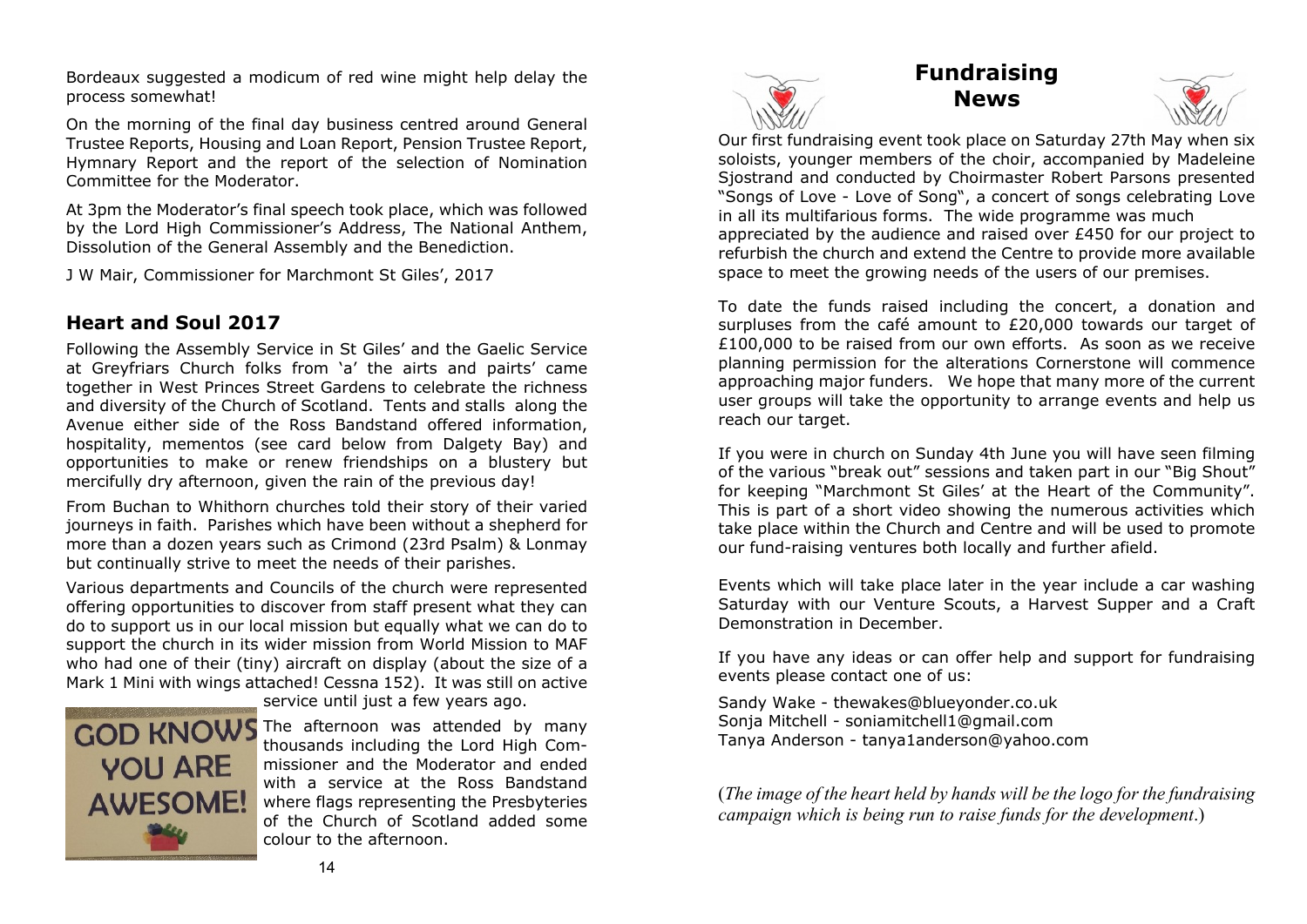### **Hall Development News**

Have you seen the 3D plan of the proposed alterations which is on the glass wall of the "Fishtank" at the Church Centre entrance?

### **IT IS SUPERB!!!**

A huge "Thank You to Jon Mengham" who has produced this fantastic poster showing the planned redevelopment of the South end and the alterations to the church. This will be on display permanently and has already attracted a huge amount of positive comments from users and visitors alike.

The Committee is awaiting confirmation to apply for permissions from the General Trustees and have prepared a report for CARTA who will be meeting later this month and will be addressing our application. They look in particular at the plans for worship and are very excited by the imagination and flexibility we have incorporated into the design - this is helped by the theology of the Church of Scotland which states that the church is the people NOT the space.

The next meeting of the Committee will be on the 25<sup>th</sup> June and if anyone has queries or concerns about the plans then please contact a member of the committee who will be delighted to answer your questions or will take your concerns to the meeting. There is still a degree of flexibility within the plans and there are decisions which will not be confirmed until further on in the build as is normal in any building project.

Members of the Committee are as follows: Catriona Moss (Chair) Karen Campbell Jon Mengham John Lewthwaite Andrew Noble Sandy Wake (Fundraising Convenor) Judith Stewart (Secretary)

### **General Assembly of the Church of Scotland**

20th to 26th May 2017

2017 marks the 500<sup>th</sup> Anniversary of the Protestant Reformation when in 1517 Martin Luther nailed his 95 theses against indulgences to the door of the castle church in Wittenburg, Germany setting in train a series of events which led to the splintering of Western Christendom. The impact of Luther's Reformation extended throughout Europe and beyond, and its consequences can still be felt today.

The General Assembly of the Church of Scotland is held in May each Year. The Lord High Commissioner is appointed by HM The Queen and this year it was HRH The Princess Royal, Princess Anne who attended daily.

On Saturday morning the Moderator the Very Rev Dr G Russell Barr handed over to Right Rev Dr Derek Browning, to continue as Moderator till the end of Assembly.

The Sacrament of Holy Communion was held on Moday 22<sup>nd</sup> with elements handed to the participants by 44 commissioners. It was commented by the Moderator, The Right Rev Dr Derek Browning, that this was the year when everything seemed to go as planned which delighted the Commissioners involved. In previous years this has not always been the case!

The day after the Manchester bomb tragedy the Crown Prince of Jordan Hussein bin Abdullah spoke of the UK being made of sterner stuff and should not be turned into cowering citizens afraid to go out and enjoy themselves. There will be more atrocities over time but one day peace would reign over the world and we must do everything by diplomacy to ensure this comes to pass. He was very concerned over the failure of the Israel/Palestine situation and hopes for an early solution here.

On the fourth day the Guild, which celebrated its 130th year, had reported that there appeared to be a missing portion of middleaged attendees and would have to strive to rectify this.

On Thursday, our own Minister, Rev Dr Karen Campbell, as Convener of the Safeguarding Committee presented the Report to Assembly. The Scourge of Dementia in Society, for which there is no cure was also discussed though the august University of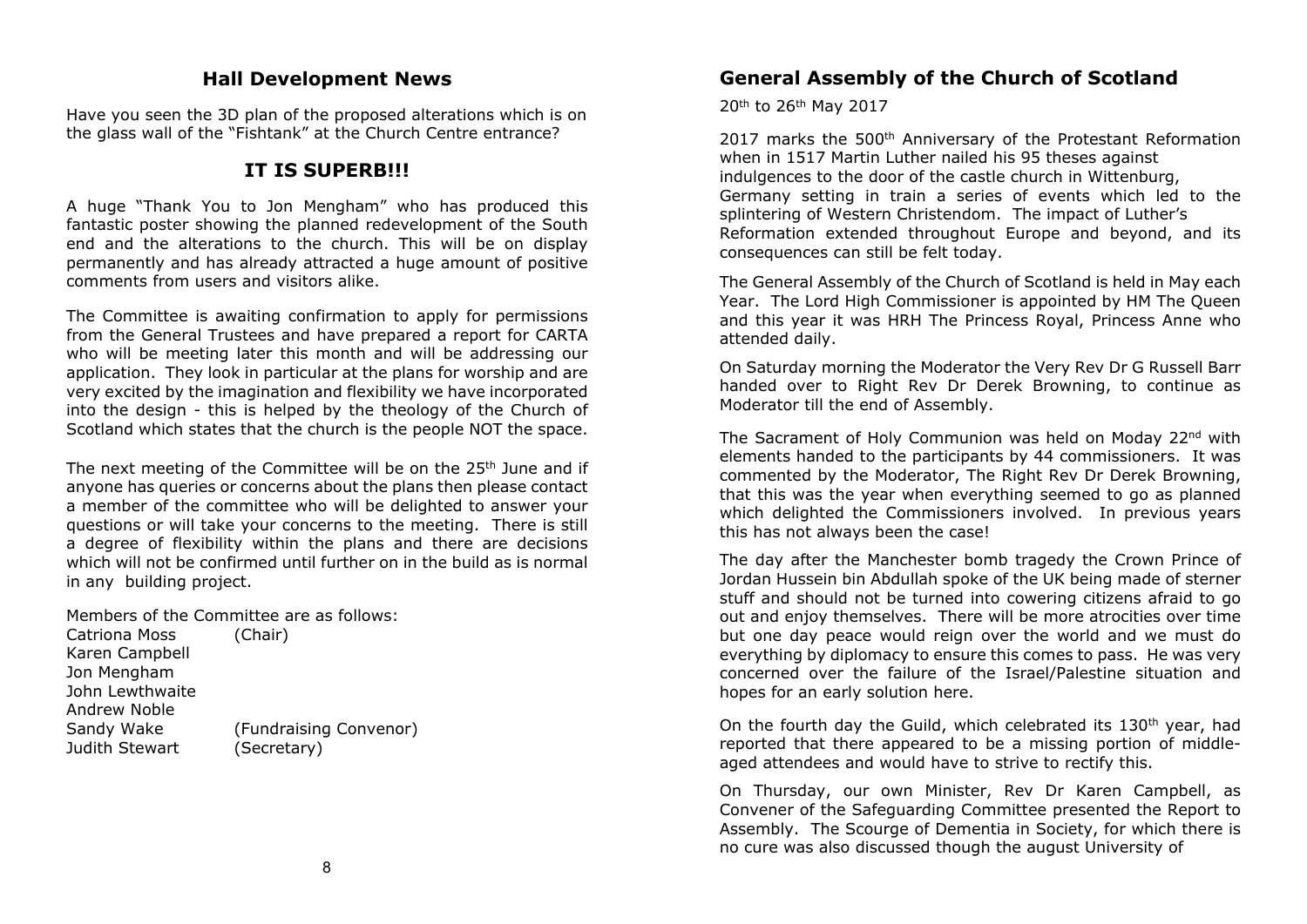

### **Hello! I'm Teri Peterson, recently arrived from Chicago.**

I'm an ordained minister in the Presbyterian Church (USA), transferring to the Church of Scotland. Part of that transfer process is a period of familiarisation, joining in the work of a parish and its minister – a time to learn about the culture, traditions, church law, history, and the life of the church in society. I am very grateful to Karen and to all of you for being willing to take on this American in Edinburgh!

I am originally from the Pacific Northwest (I grew up in the states of Oregon and Washington), but I've lived most of my adult life in the Chicago area, with a few years spent in Atlanta and in Cairo, Egypt. I was ordained to Ministry of Word and Sacrament in 2006 on Reformation Sunday (the last Sunday of October) and have served two suburban congregations, the first for just over six years, and the second for about four and a half.

I have loved Scotland ever since my first visit in the summer of 2000, and am excited to finally fulfil my dream and call to move here. My cats, Ollie and Andrew, moved here with me as well, and we are living in Musselburgh for the familiarisation period.

I love meeting people and hearing stories, reading, exploring new places, and trying new (vegetarian) foods. Worship is one of my favourite parts about church life, and I also really enjoy teaching and studying together. A few years ago a friend and I wrote a book about spiritual practices for people who are too busy for spirituality (Who's Got Time: Spirituality for a Busy Generation\*) and I love working with people to create new ways to connect with God in the midst of our lives. In the Old Testament, Isaiah is my favourite book, and in the New Testament, I love Mark's gospel best!

I'm looking forward to getting to know you and doing Christ's work together, and hopefully beginning to understand the culture of both Scotland and the Church, and seeing what the Spirit is doing here in Marchmont!

\* Ed https://www.amazon.com/Whos-Got-Time-Spirituality-Generation/dp/0827243057

### **Family Focus Summer 2017**

Thank you to all who have worked with children and families this last session and I look forward to the next chapter! It is a pleasure to work with you in this congregation.

The next couple of months will see the Junior Church Team and I look at how we can work more specifically with the 9-11 age group and provide enough hands to make our youngest 'Caterpillar' group work so parents can leave the 2 years + children to worship themselves or lead groups.

I will also be looking to the bigger, longer term picture for our Families & Children work as I head to the 3 year mark of my post in the autumn!

I have had many requests to keep some groups running for pre-school aged children during the summer as

families without school aged children can suddenly find themselves without any groups when school finishes.



**19th June (Monday, 10- 10.30am) TODDLER CHURCH**

#### Hence **\*MSG ToddlerFest\*!**

|  |  |  | 19 <sup>th</sup> June (Monday, 10- 10.30am) |  |
|--|--|--|---------------------------------------------|--|
|--|--|--|---------------------------------------------|--|

**29th June (Thursday 10am-12 noon) MSG TODDLER GROUP :**

Last regular session until 17th August

```
17th July (Monday, 10- 10.30am) TODDLER CHURCH
```
**20th July (Thursday 10am-12 noon) TODDLER TIME**

(MSG Toddler Group with story and singing)

**3rd August (Thursday 10am -12noon) \*TODDLER TIME OUT & ABOUT \***

(MSG Toddler Group **@The Meadows** with games etc. BYO drinks, picnic & rug but some snacks provided. Older pre-school children welcome. Meet at smaller gated play area on North Meadow Walk towards the back of the Meadows)

**17th August (Thursday 10am-12 noon) MSG TODDLER GROUP:** Weekly group resumes

**21st August (Monday, 10- 10.30am) TODDLER CHURCH**

Not to be outdone, we are hoping to have a *new line up on* **Sundays for 9-11** year olds from September as well as have enough leaders to revisit Kids Club or similar fro younger primary ages, which has been off the menu this last few months.